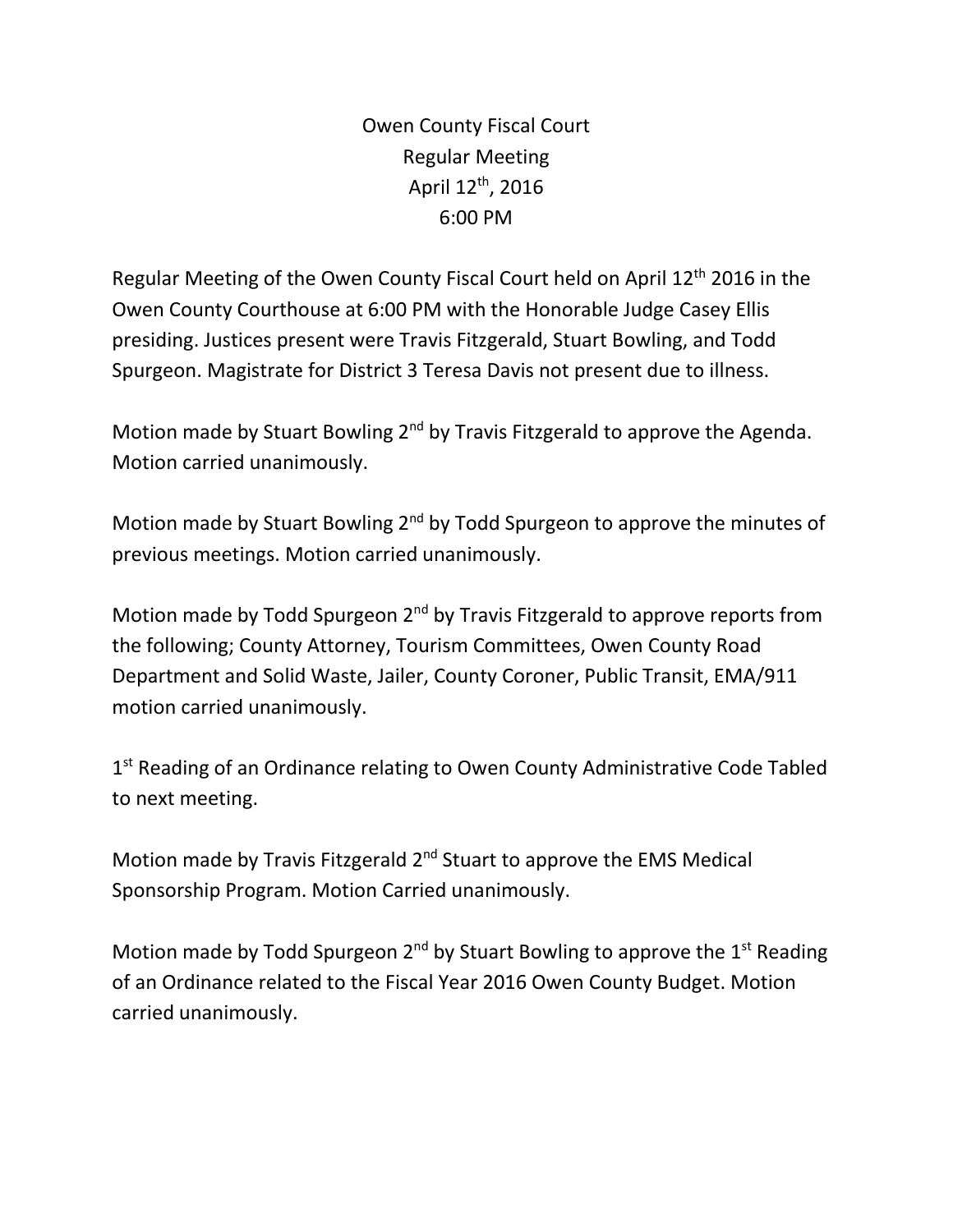Motion made by Todd Spurgeon 2<sup>nd</sup> by Stuart Bowling to hire Scott Tibbett's as a Full Time Paramedic at \$11.00 per hour pending background check, drug screen and medical sponsorship. Motion carried unanimously.

Motion made by Todd Spurgeon  $2<sup>nd</sup>$  by Travis Fitzgerald to approve the acceptance of the contract with the Waste Services of the Blue Grass LLC. Motion carried unanimously.

Motion made by Travis Fitzgerald  $2^{nd}$  by Todd Spurgeon to approve  $1^{st}$  reading of Ordinance relating to Owen County Emergency Policy. Motion carried unanimously.

Motion made by Travis Fitzgerald 2<sup>nd</sup> by Stuart Bowling to approve to keep KYTC Flex Fund Allocation for Harmony Road. Motion carried unanimously.

Motion made by Travis Fitzgerald 2<sup>nd</sup> by Stuart Bowling to approve the appointment of Larry Karsner as EMA Director. Motion carried unanimously.

Motion made by Stuart Bowling 2nd by Todd Spurgeon to approve the appointment to the Tourism Commission. Motion carried unanimously.

Motion made by Travis Fitzgerald 2<sup>nd</sup> by Todd Spurgeon to discuss the Sheriff's request for Deputy Sheriff Daniel Tracy to receive Hazardous Duty pay. Motion carried unanimously.

Motion made by Travis Fitzgerald 2<sup>nd</sup> by Todd Spurgeon to open sealed bids for Surplus Medical Supplies. Motion carried unanimously.

Motion made by Stuart Bowling 2<sup>nd</sup> by Travis Fitzgerald to approve Transfers. Motion carried unanimously.

Motion made by Stuart Bowling  $2^{nd}$  by Todd Spurgeon to approve the Claims to be paid. Motion carried unanimously.